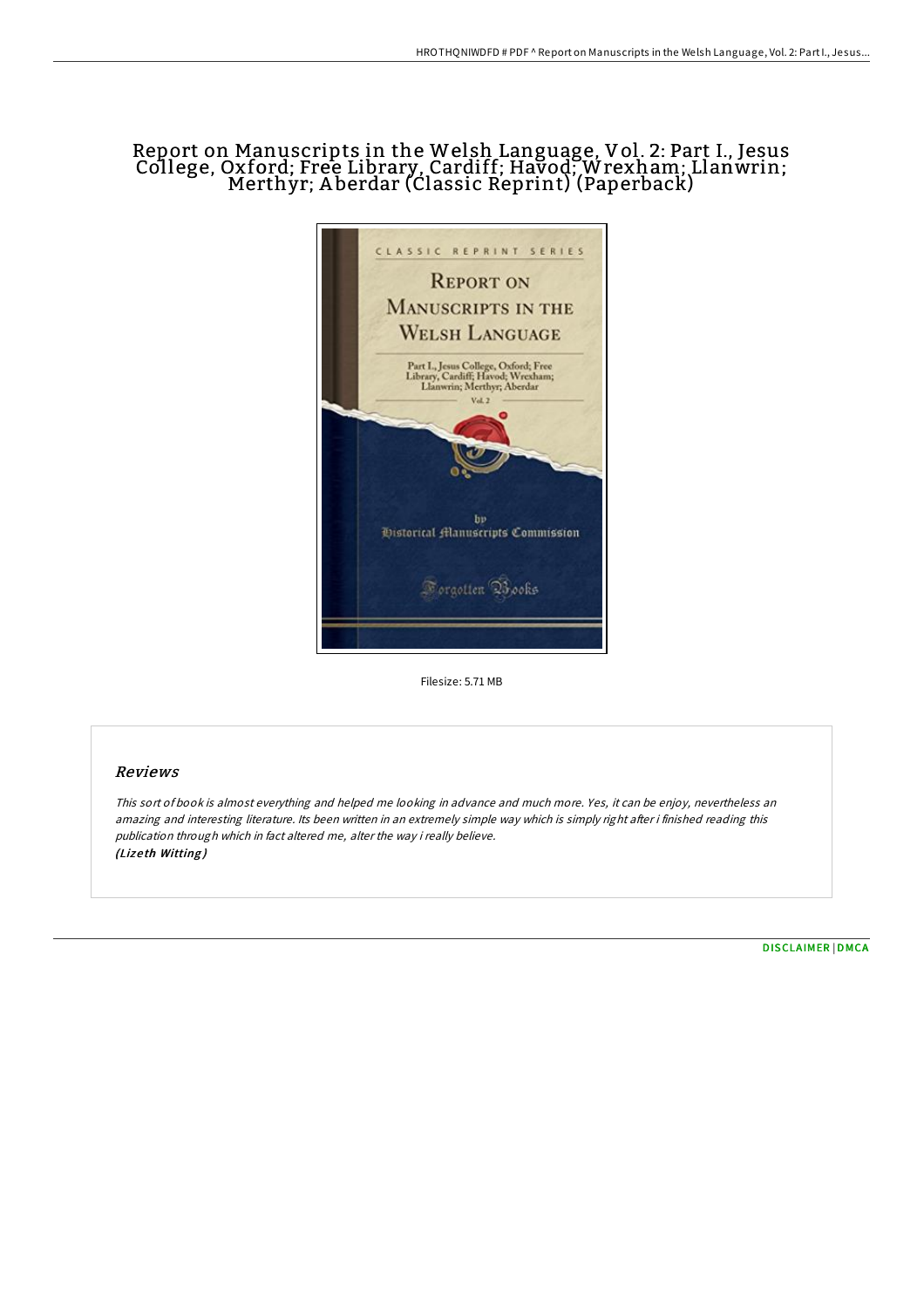### REPORT ON MANUSCRIPTS IN THE WELSH LANGUAGE, VOL. 2: PART I., JESUS COLLEGE, OXFORD; FREE LIBRARY, CARDIFF; HAVOD; WREXHAM; LLANWRIN; MERTHYR; ABERDAR (CLASSIC REPRINT) (PAPERBACK)



Forgotten Books, 2017. Paperback. Condition: New. Language: English . Brand New Book \*\*\*\*\* Print on Demand \*\*\*\*\*.Excerpt from Report on Manuscripts in the Welsh Language, Vol. 2: Part I., Jesus College, Oxford; Free Library, Cardiff; Havod; Wrexham; Llanwrin; Merthyr; Aberdar The present report deals with documents in the Welsh language in the libraries of Jesus College, Oxford, and of the town of Cardiff, as well as nearly the whole of the quondam Havod collee tion, and a few stray manuscripts at Llanwrin Rectorv Merthyr Tydvil, and Aberde ir. The collection at Jesus College is the result of gifts from some of its alumni, of whom the Rev. Thomas Wilkins, of Llanblethian, in the county of Glamorgan, is the Worthiest in this respect. To him belongs the credit of having rescued from the vicissitudes of private libraries the Red Book ofherg est, the largest vellum manuscript and one of the best known inthe Welsh language. This Red Book, though ia complete, forms in itself a fairly good mediaeval Welsh library. Theology and the laws excluded, it may be said to contain a representative collection of the best literature current in Wales at the close of the fourteenth, and the opening of the fifteenth centuries. And though work done for this Commission has made it clear that most of its prose contents are to be found in earlier documents, still, if we exclude the Black Book of Carmarthen, the Book of Aneirin, and the Book of Taliessin, it remains practically our oldest and most reliable source for a very large part of the works of the poets of the twelfth, thirteenth and fourteenth centuries. The purely historical value of these metrical productions is too readily overlooked. Indeed it seems necessary to reiterate again and again, with emphasis, the im possibility of writing...

 $\mathbf{r}$ Read Report on Manuscripts in the Welsh Language, Vol. 2: Part I., Jesus College, Oxford; Free Library, Cardiff; Havod; Wrexham; [Llanwrin;](http://almighty24.tech/report-on-manuscripts-in-the-welsh-language-vol-.html) Merthyr; Aberdar (Classic Reprint) (Paperback) Online PDF Download PDF Report on Manuscripts in the Welsh Language, Vol. 2: Part I., Jesus College, Oxford; Free Library, Cardiff; Havod; Wrexham; [Llanwrin;](http://almighty24.tech/report-on-manuscripts-in-the-welsh-language-vol-.html) Merthyr; Aberdar (Classic Reprint) (Paperback)